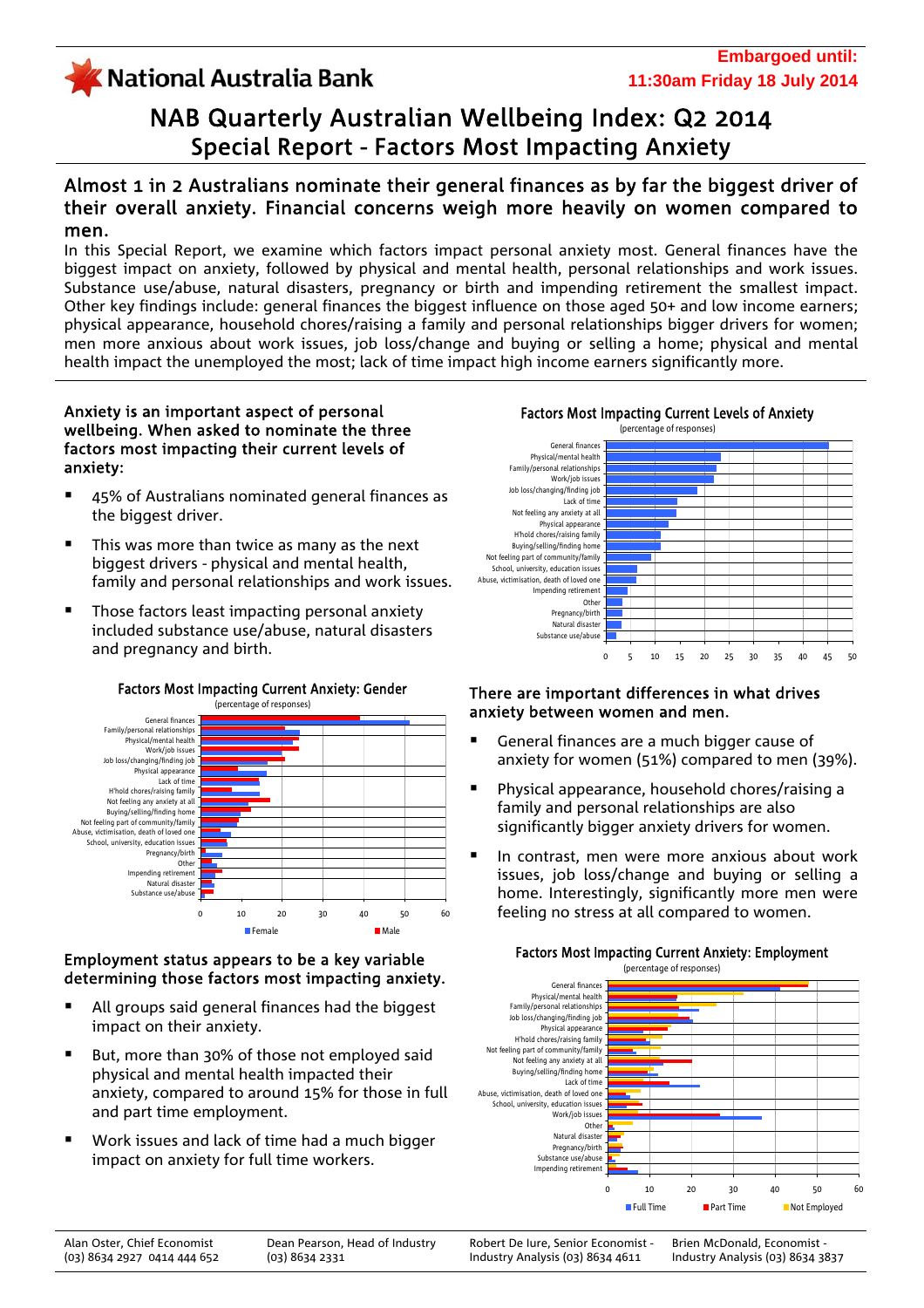![](_page_1_Figure_0.jpeg)

General finances had the biggest impact on personal anxiety in all states, with the biggest impact in QLD (49%) and smallest impact in NSW/ACT (42%).

Among some of the other notable differences:

- Physical and mental health and family and personal relationships had a significantly bigger impact on anxiety in TAS relative to other states.
- A much larger percentage of Australians living in NSW/ACT were not feeling any anxiety at all.
- Buying, selling and finding a home had the biggest impact on anxiety in WA and TAS.
- Work issues impacted most on anxiety in WA and QLD, with job losses/finding jobs also impacting anxiety most in QLD and TAS.
- A lack of time impacted significantly more on anxiety in SA/NT than in all other states.
- Substance use/abuse impacted most on anxiety in TAS and SA/NT.

![](_page_1_Figure_9.jpeg)

#### Factors Most Impacting Current Anxiety: Income (2)

![](_page_1_Figure_11.jpeg)

General finances were the biggest driver of anxiety across all age groups, but had the biggest influence for those aged 50+.

- Physical and mental health also had a much bigger impact in 50+ age group as did family and personal relationships.
- The impact on anxiety from household chores and raising a family and work issues was biggest in the 30-49 group, but this group was also most likely to feel no anxiety at all.
- In contrast, 18-29 year olds were impacted most by education issues, job losses and lack of time.

![](_page_1_Figure_16.jpeg)

#### Factors Most Impacting Current Anxiety: State (2)

![](_page_1_Figure_18.jpeg)

General finances had the biggest on personal anxiety at all income levels. Not surprisingly, general finances had a much bigger impact on anxiety for low income earners and the least impact on high income earners.

- income group (\$50-75K) were the least impacted.
- The lowest income groups were more inclined to be feeling no stress at all.

Among some of the other notable differences:

- Work and job issues had a bigger impact on high income earners.
- Lack of time had the biggest impact on anxiety for high income earners (+\$100K) and significantly more so than for low income workers.
- **Work and job also issues impacted anxiety for high** income workers most and low income earners least.
- Physical and mental health issues had a much bigger impact on anxiety for low income earners.
- Physical appearance had the biggest impact on those earning <\$35K.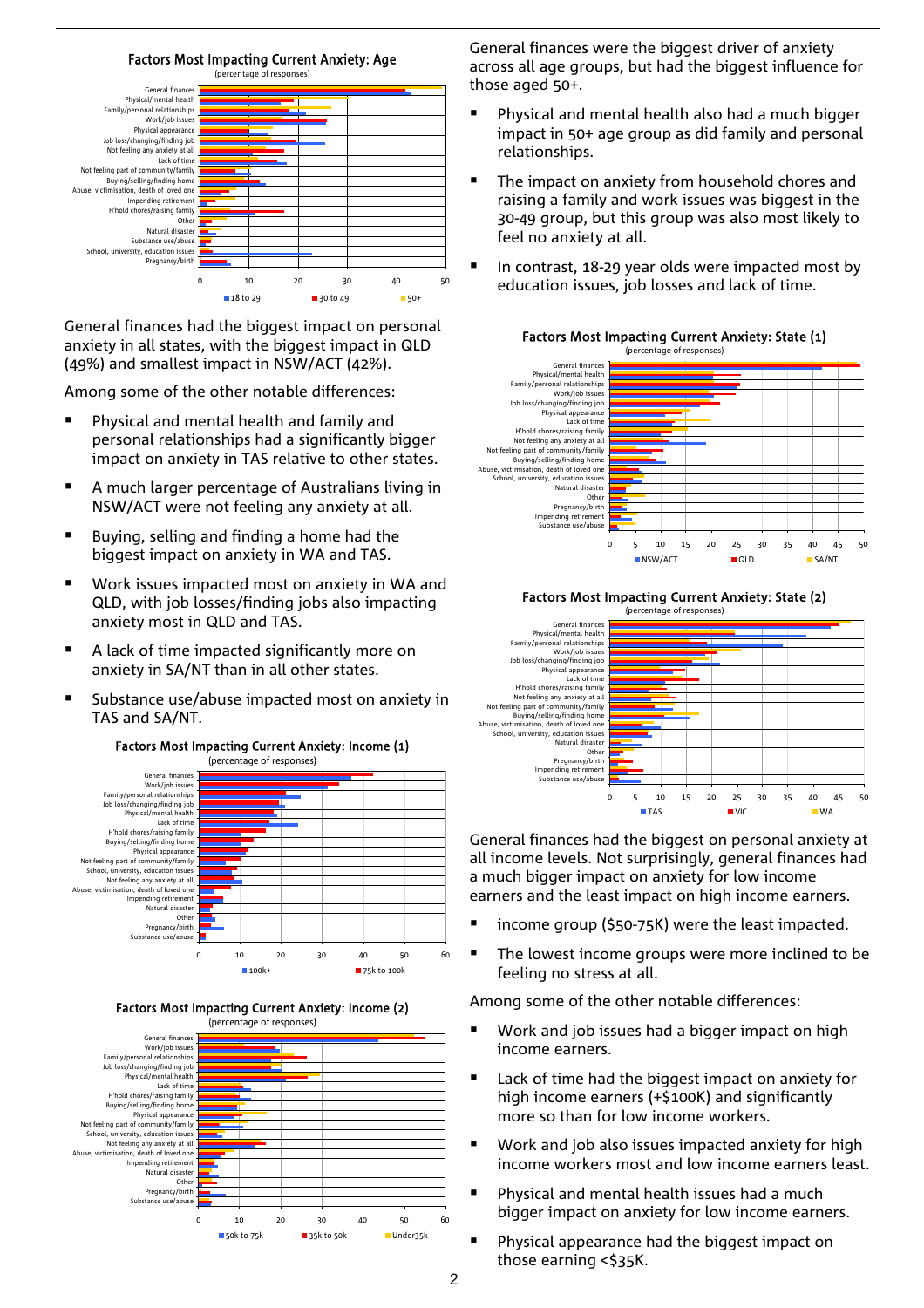# **Appendix 1: About the Survey**

The NAB Australian Wellbeing Index was launched in April 2013 in conjunction with the NAB Australian Consumer Anxiety Index with the aim of assessing perceptions of wellbeing and consumer stress.

The NAB Australian Wellbeing Index is based on survey participants' responses to four questions (developed by the UK Office of National Statistics) related to how people "think and feel about their own lives":

- Overall, how satisfied are you with your life nowadays?
- Overall, to what extent do you feel the things that you do in your life are worthwhile?
- Overall, how happy did you feel yesterday?
- **D** Overall, how anxious did you feel yesterday?

All questions were answered on a scale of 0-10 where 0 is "not at all" and 10 is "completely".

Around 2,200 respondents participated in the Q2 2014 survey, with weights applied to age, location and gender to ensure that the survey reasonably reflects the Australian population.

The breakdown of our survey respondents - by age, location, and gender - is shown in the charts below.

![](_page_2_Figure_10.jpeg)